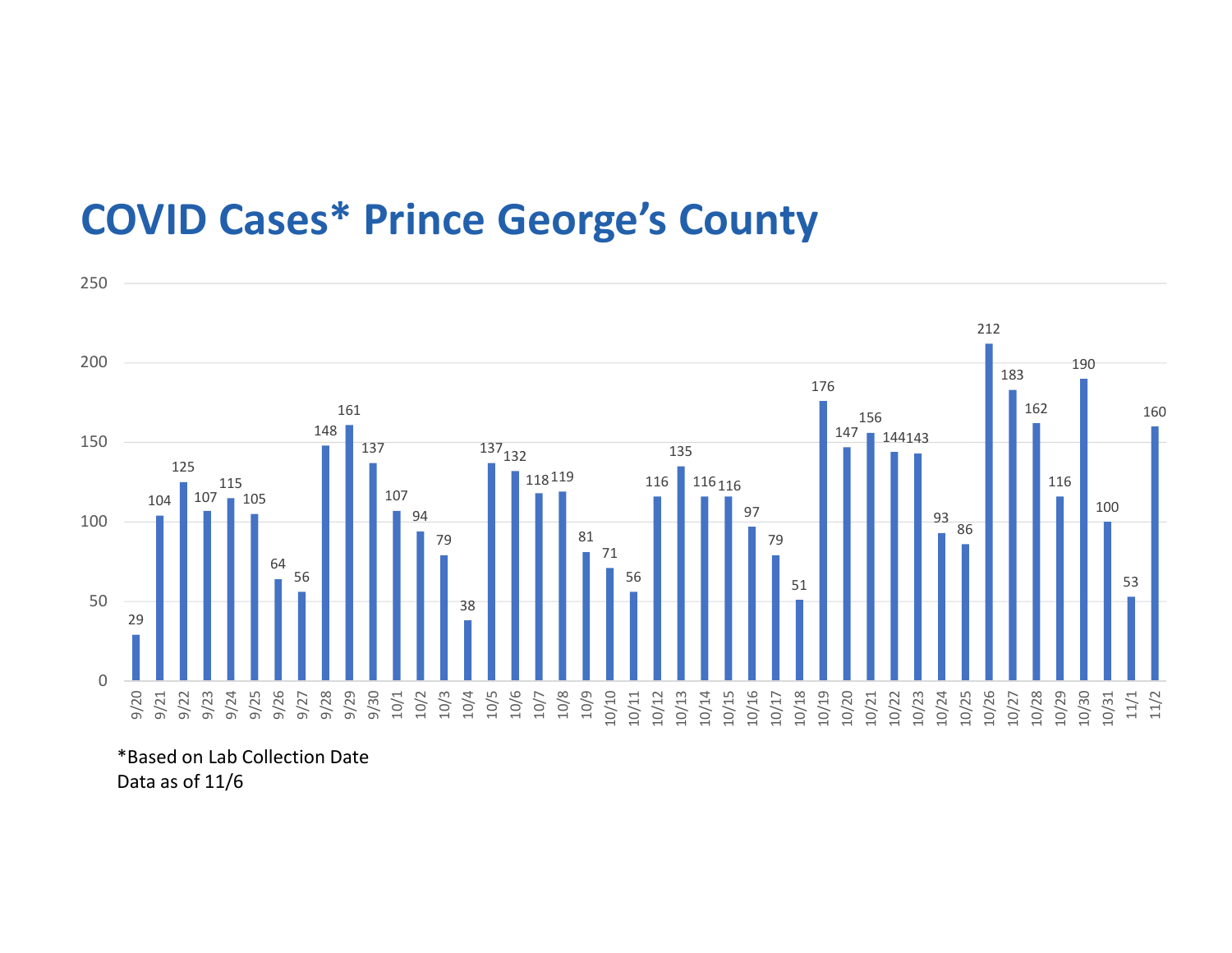## COVID Average Daily Case Rate\* (last 14 days)

Prince George's County Average New Cases per 100,000 population



\*Based on Lab Collection Date Data as of 11/6